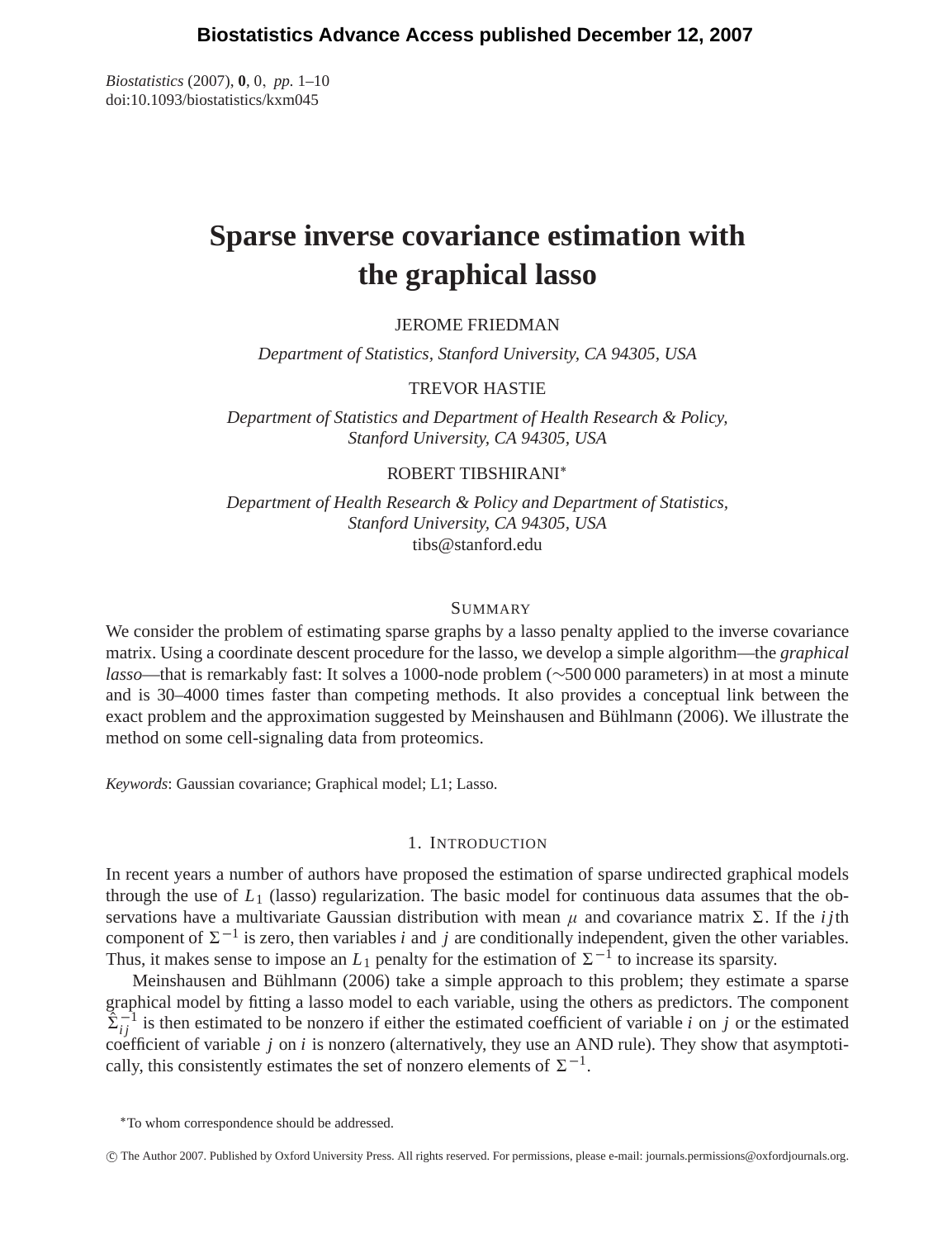# 2 **J. FRIEDMAN AND OTHERS**

Other authors have proposed algorithms for the exact maximization of the *L*1-penalized log-likelihood; Yuan and Lin (2007), Banerjee *and others* (2007), and Dahl *and others* (2007) adapt interior-point optimization methods for the solution to this problem. Both papers also establish that the simpler approach of Meinshausen and Bühlmann (2006) can be viewed as an approximation to the exact problem.

We use the blockwise coordinate descent approach in Banerjee *and others* (2007) as a launching point and propose a new algorithm for the exact problem. This new procedure is extremely simple and is substantially faster competing approaches in our tests. It also bridges the "conceptual gap" between the (Meinshausen and Bühlmann, 2006) proposal and the exact problem.

#### 2. THE PROPOSED METHOD

Suppose, we have *N* multivariate normal observations of dimension p, with mean  $\mu$  and covariance  $\Sigma$ . Following Banerjee *and others* (2007), let  $\Theta = \Sigma^{-1}$ , and let *S* be the empirical covariance matrix, the problem is to maximize the penalized log-likelihood

$$
\log \det \Theta - \text{tr}(S\Theta) - \rho ||\Theta||_1 \tag{2.1}
$$

over nonnegative definite matrices  $\Theta$ .<sup>†</sup> Here, tr denotes the trace and  $||\Theta||_1$  is the  $L_1$  norm—the sum of the absolute values of the elements of  $\Sigma^{-1}$ . Expression (2.1) is the Gaussian log-likelihood of the data, partially maximized with respect to the mean parameter  $\mu$ . Yuan and Lin (2007) solve this problem using the interior-point method for the "maxdet" problem, proposed by Vandenberghe *and others* (1998). Banerjee *and others* (2007) develop a different framework for the optimization, which was the impetus for our work.

Banerjee *and others* (2007) show that the problem (2.1) is convex and consider estimation of  $\Sigma$  (rather than  $\Sigma^{-1}$ ) as follows. Let *W* be the estimate of  $\Sigma$ . They show that one can solve the problem by optimizing over each row and corresponding column of *W* in a block coordinate descent fashion. Partitioning *W* and *S*

$$
W = \begin{pmatrix} W_{11} & w_{12} \\ w_{12}^T & w_{22} \end{pmatrix}, \quad S = \begin{pmatrix} S_{11} & s_{12} \\ s_{12}^T & s_{22} \end{pmatrix}, \tag{2.2}
$$

they show that the solution for  $w_{12}$  satisfies

$$
w_{12} = \operatorname{argmin}_{y} \{ y^T W_{11}^{-1} y : ||y - s_{12}||_{\infty} \le \rho \}. \tag{2.3}
$$

This is a box-constrained quadratic program (QP), which they solve using an interior-point procedure. Permuting the rows and columns so the target column is always the last, they solve a problem like (2.3) for each column, updating their estimate of *W* after each stage. This is repeated until convergence. If this procedure is initialized with a positive definite matrix, they show that the iterates from this procedure remains positive definite and invertible, even if *p* > *N*.

Using convex duality, Banerjee *and others* (2007) go on to show that solving (2.3) is equivalent to solving the dual problem

$$
\min_{\beta} \left\{ \frac{1}{2} ||W_{11}^{1/2}\beta - b||^2 + \rho ||\beta||_1 \right\},\tag{2.4}
$$

where  $b = W_{11}^{-1/2} s_{12}^{\dagger}$ ; if  $\beta$  solves (2.4), then  $w_{12} = W_{11}\beta$  solves (2.3). Expression (2.4) resembles a lasso regression and is the basis for our approach.

<sup>†</sup>We note that while most authors use this formulation, Yuan and Lin (2007) omit the diagonal elements from the penalty.

<sup>&</sup>lt;sup> $\ddag$ </sup>The corresponding expression in Banerjee *and others* (2007) does not have the leading  $\frac{1}{2}$  and has a factor of  $\frac{1}{2}$  in *b*. We have written it in this equivalent form to avoid factors of  $\frac{1}{2}$  later.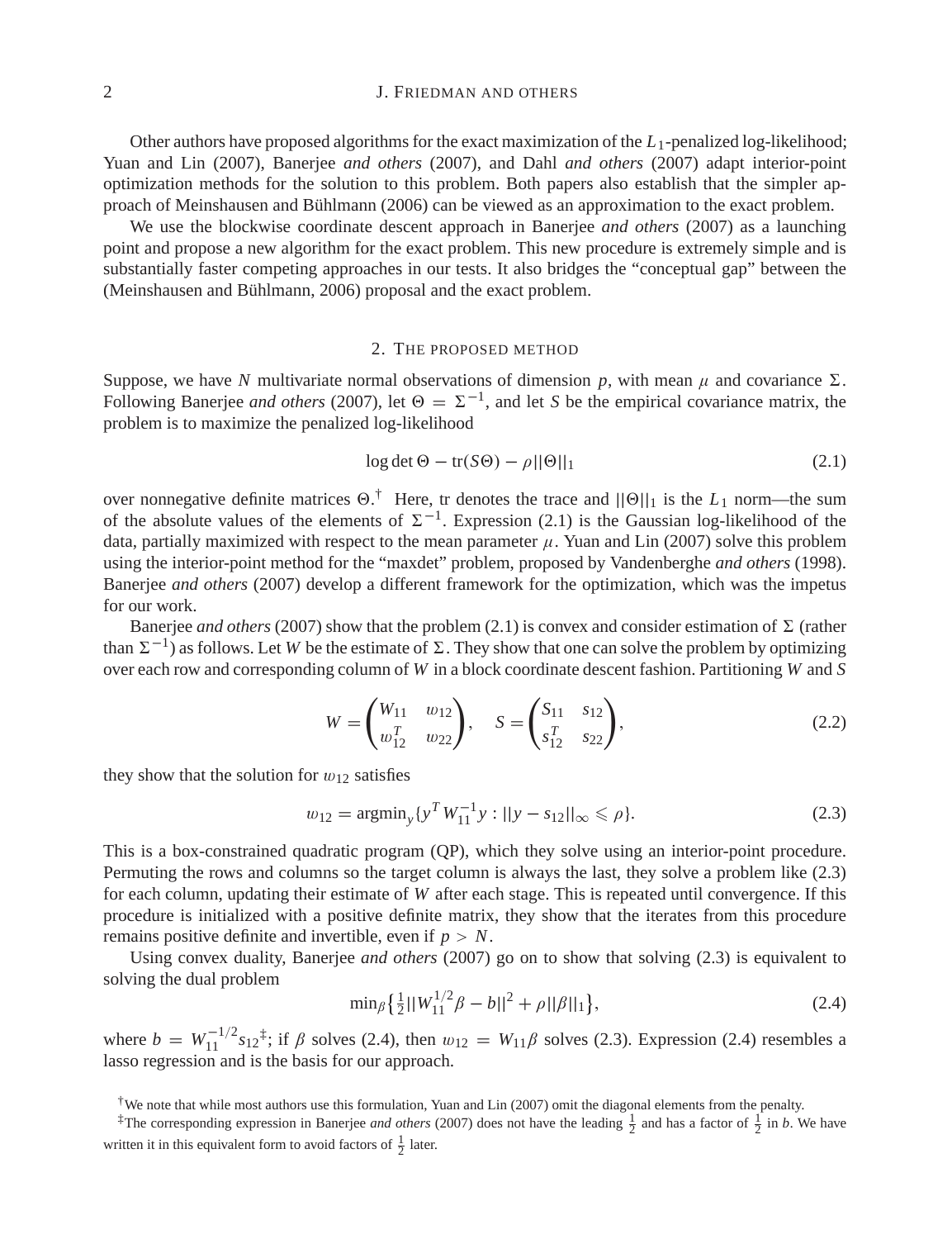First we verify the equivalence between the solutions (2.1) and (2.4) directly. Expanding the relation  $W\Theta = I$  gives an expression that will be useful below:

$$
\begin{pmatrix} W_{11} & w_{12} \\ w_{12}^T & w_{22} \end{pmatrix} \begin{pmatrix} \Theta_{11} & \theta_{12} \\ \theta_{12}^T & \theta_{22} \end{pmatrix} = \begin{pmatrix} I & 0 \\ 0^T & 1 \end{pmatrix}.
$$
 (2.5)

Now the subgradient equation for maximization of the log-likelihood (2.1) is

$$
W - S - \rho \cdot \Gamma = 0,\tag{2.6}
$$

using the fact that the derivative of log det  $\Theta$  equals  $\Theta^{-1} = W$ , given in, for example, Boyd and Vandenberghe (2004, p 641). Here  $\Gamma_{ij} \in \text{sign}(\Theta_{ij})$ ; that is  $\Gamma_{ij} = \text{sign}(\Theta_{ij})$  if  $\Theta_{ij} \neq 0$ , else  $\Gamma_{ij} \in [-1, 1]$ if  $\Theta_{ij} = 0$ .

Now the upper right block of (2.6) is

$$
w_{12} - s_{12} - \rho \cdot \gamma_{12} = 0. \tag{2.7}
$$

On the other hand, the subgradient equation from (2.4) works out to be

$$
W_{11}\beta - s_{12} + \rho \cdot \nu = 0,\tag{2.8}
$$

where  $\nu \in \text{sign}(\beta)$  elementwise. Now suppose  $(W, \Gamma)$  solves (2.6), and hence,  $(w_{12}, \gamma_{12})$  solves (2.7). Then  $\beta = W_{11}^{-1} w_{12}$  and  $\nu = -\gamma_{12}$  solves (2.8). The equivalence of the first 2 terms is obvious. For the sign terms, since  $W_{11}\theta_{12} + w_{12}\theta_{22} = 0$  from (2.5), we have that  $\theta_{12} = -\theta_{22}W_{11}^{-1}w_{12}$ . Since  $\theta_{22} > 0$ , it follows that  $sign(\theta_{12}) = -sign(W_{11}^{-1}w_{12}) = -sign(\beta)$ . This proves the equivalence. We note that the solution  $\beta$  to the lasso problem (2.4) gives us (up to a negative constant) the corresponding part of  $\Theta$ :  $\theta_{12} = -\theta_{22}\beta$ .

Now to the main point of this paper. Problem (2.4) looks like a lasso (*L*1-regularized) least-squares problem. In fact if  $W_{11} = S_{11}$ , then the solutions  $\hat{\beta}$  are easily seen to equal the lasso estimates for the *p*th variable on the others and hence related to the Meinshausen and Bühlmann (2006) proposal. As pointed out by Banerjee *and others* (2007),  $W_{11} \neq S_{11}$  in general, and hence, the Meinshausen and Bühlmann (2006) approach does not yield the maximum likelihood estimator. They point out that their blockwise interior point procedure is equivalent to recursively solving and updating the lasso problem (2.4), but do not pursue this approach. We do, to great advantage, because fast coordinate descent algorithms (Friedman *and others*, 2007) make solution of the lasso problem very attractive.

In terms of inner products, the usual lasso estimates for the *p*th variable on the others take as input the data  $S_{11}$  and  $s_{12}$ . To solve (2.4), we instead use  $W_{11}$  and  $s_{12}$ , where  $W_{11}$  is our current estimate of the upper block of  $W$ . We then update  $w$  and cycle through all of the variables until convergence.

Note that from (2.6), the solution  $w_{ii} = s_{ii} + \rho$  for all *i*, since  $\theta_{ii} > 0$ , and hence,  $\Gamma_{ii} = 1$ . For convenience we call this algorithm the *graphical lasso*. Here is the algorithm in detail:

#### *Graphical lasso algorithm*

- 1. Start with  $W = S + \rho I$ . The diagonal of *W* remains unchanged in what follows.
- 2. For each  $j = 1, 2, \ldots, p, 1, 2, \ldots, p, \ldots$ , solve the lasso problem (2.4), which takes as input the inner products  $W_{11}$  and  $s_{12}$ . This gives a  $p - 1$  vector solution  $\hat{\beta}$ . Fill in the corresponding row and column of *W* using  $w_{12} = W_{11} \hat{\beta}$ .
- 3. Continue until convergence.

There is a simple, conceptually appealing way to view this procedure. Given a data matrix **X** and outcome vector **y**, we can think of the linear least-squares regression estimates (**X***<sup>T</sup>* **X**)−1**X***<sup>T</sup>* **y** as functions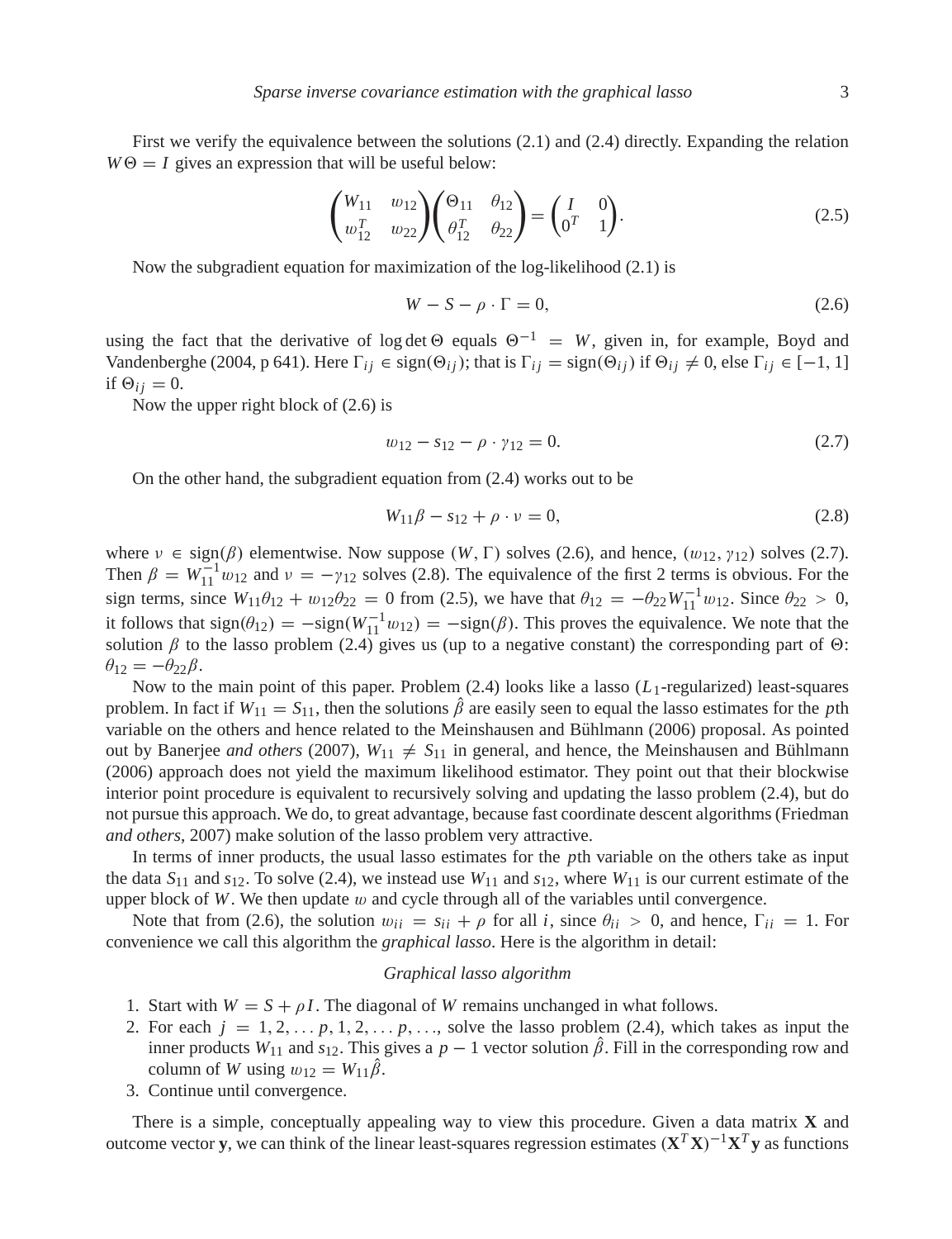## 4 J. FRIEDMAN AND OTHERS

not of the raw data, but instead the inner products  $X^T X$  and  $X^T y$ . Similarly, one can show that the lasso estimates are functions of these inner products as well. Hence, in the current problem, we can think of the lasso estimates for the *p*th variable on the others as having the functional form

$$
lasso(S11, s12, \rho).
$$
 (2.9)

But application of the lasso to each variable does not solve problem (2.1); to solve this via the graphical lasso we instead use the inner products  $W_{11}$  and  $s_{12}$ . That is, we replace (2.9) by

$$
lasso(W_{11}, s_{12}, \rho). \tag{2.10}
$$

The point is that problem (2.1) is not equivalent to *p* separate regularized regression problems, but to *p* coupled lasso problems that share the same *W* and  $\Theta = W^{-1}$ . The use of *W*<sub>11</sub> in place of *S*<sub>11</sub> shares the information between the problems in an appropriate fashion.

Note that each iteration in step (2.2) implies a permutation of the rows and columns to make the target column the last. The lasso problem in step (2.2) above can be efficiently solved by coordinate descent (Friedman *and others*, 2007; Wu and Lange, 2007). Here are the details. Letting  $V = W_{11}$  and  $u = s_{12}$ , then the update has the form

$$
\hat{\beta}_j \leftarrow \frac{S\left(u_j - \sum_{k \neq j} V_{kj} \hat{\beta}_k, \rho\right)}{V_{jj}},\tag{2.11}
$$

for  $j = 1, 2, \ldots, p, 1, 2, \ldots, p, \ldots$ , where *S* is the soft-threshold operator:

$$
S(x, t) = sign(x)(|x| - t) +.
$$
\n(2.12)

We cycle through the predictors until convergence. In our implementation, the procedure stops when the average absolute change in *W* is less than *t* · ave|*S*<sup>−diag</sup>|, where *S*<sup>−diag</sup> are the off-diagonal elements of the empirical covariance matrix *S*, and *t* is a fixed threshold, set by default at 0.001.

Note that  $\hat{\beta}$  will typically be sparse, and so the computation  $w_{12} = W_{11}\hat{\beta}$  will be fast; if there are *r* nonzero elements, it takes *r p* operations.

Although our algorithm has estimated  $\hat{\Sigma} = W$ , we can recover  $\hat{\Theta} = W^{-1}$  relatively cheaply. Note that from the partitioning in (2.5), we have

$$
W_{11}\theta_{12} + w_{12}\theta_{22} = 0,
$$
  

$$
w_{12}^T \theta_{12} + w_{22}\theta_{22} = 1,
$$

from which we derive the standard partitioned inverse expressions

$$
\theta_{12} = -W_{11}^{-1} w_{12} \theta_{22},\tag{2.13}
$$

$$
\theta_{22} = 1/(w_{22} - w_{12}^T W_{11}^{-1} w_{12}).
$$
\n(2.14)

But since  $\hat{\beta} = W_{11}^{-1} w_{12}$ , we have that  $\hat{\theta}_{22} = 1/(w_{22} - w_{12}^T \hat{\beta})$  and  $\hat{\theta}_{12} = -\hat{\beta} \hat{\theta}_{22}$ . Thus,  $\hat{\theta}_{12}$  is a simple rescaling of  $\beta$  by  $-\theta_{22}$ , which is easily computed. Although these calculations could be included in step 2.2 of the *graphical lasso algorithm*, they are not needed till the end; hence, we store all the coefficients  $\beta$  for each of the *p* problems in a  $p \times p$  matrix *B* and compute  $\Theta$  after convergence.

Interestingly, if  $W = S$ , these are just the formulas for obtaining the inverse of a partitioned matrix. That is, if we set  $W = S$  and  $\rho = 0$  in the above algorithm, then one sweep through the predictors computes *S*−1, using a linear regression at each stage.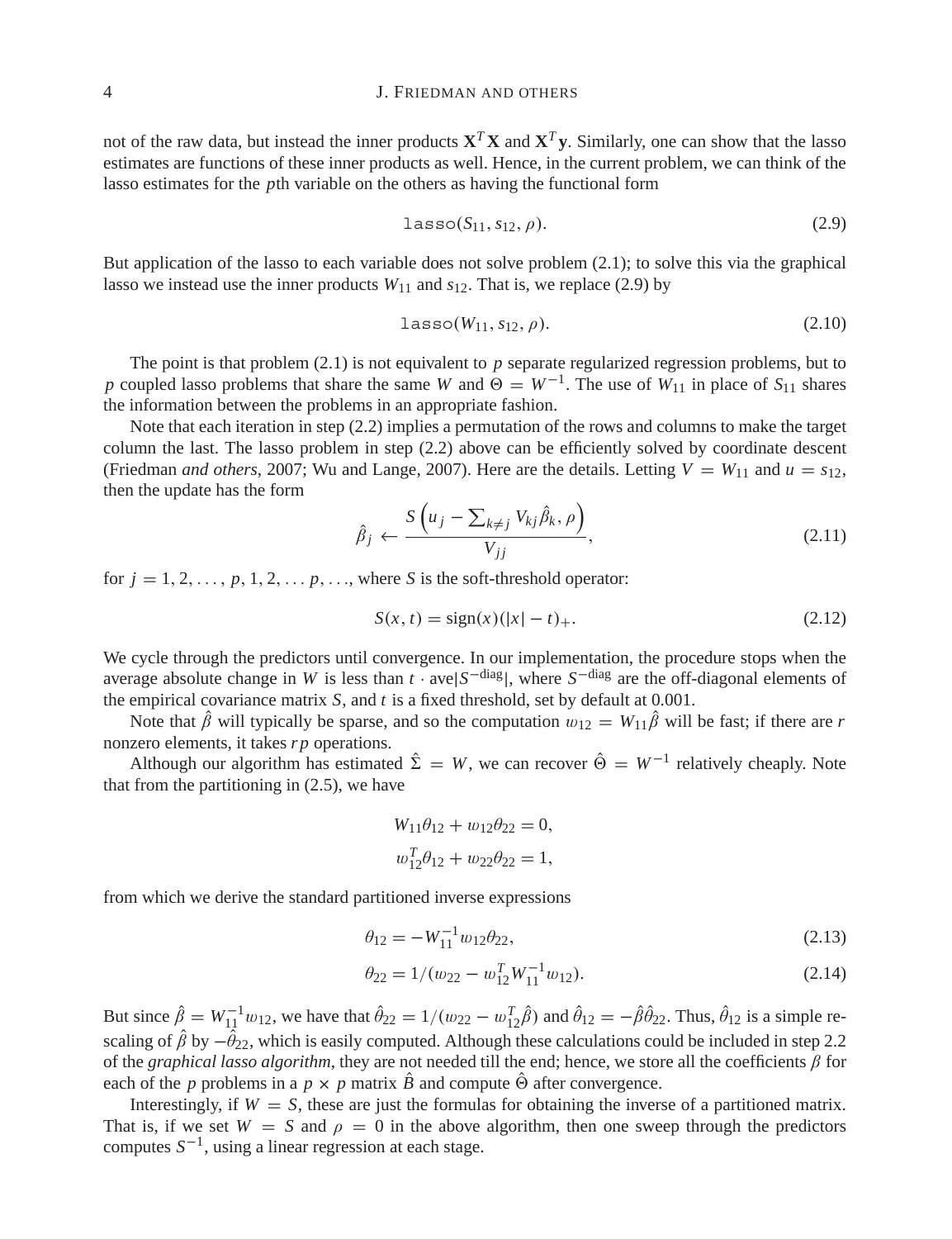REMARK 2.1 In some situations it might make sense to specify different amounts of regularization for each variable, or even allow each inverse covariance element to be penalized differently. Thus, we maximize the log-likelihood

$$
\log \det \Theta - \text{tr}(S\Theta) - ||\Theta * P||_1,\tag{2.15}
$$

where  $P = \{\rho_{jk}\}\$  with  $\rho_{jk} = \rho_{kj}$ , and  $*$  indicates componentwise multiplication. It is easy to show that (2.15) is maximized by the preceding algorithm, with  $\rho$  replaced by  $\rho_{ik}$  in the soft-thresholding step (2.11). Typically, one might take  $\rho_{jk} = \sqrt{\rho_j \rho_k}$  for some values  $\rho_1, \rho_2, \ldots, \rho_p$ , to allow different amounts of regularization for each variable.

REMARK 2.2 If the diagonal elements are left out of the penalty in  $(2.1)$ , the solution for  $w_{ii}$  is simply *sii* , and otherwise the algorithm is the same as before.

## 3. TIMING COMPARISONS

We simulated Gaussian data from both *sparse* and *dense* scenarios, for a range of problem sizes *p*. The sparse scenario is the AR(1) model taken from Yuan and Lin (2007):  $(\Sigma^{-1})_{ii} = 1$ ,  $(\Sigma^{-1})_{i,i-1} =$  $(\Sigma^{-1})_{i-1,i} = 0.5$ , and zero otherwise. In the dense scenario,  $(\Sigma^{-1})_{ii} = 2$ ,  $(\Sigma^{-1})_{ii'} = 1$  otherwise. We chose the penalty parameter so that the solution had about the actual number of nonzero elements in the sparse setting and about half of total number of elements in the dense setting. The graphical lasso procedure was coded in Fortran, linked to an R language function. All timings were carried out on a Intel Xeon 2.80 GHz processor.

We compared the graphical lasso to the COVSEL program provided by Banerjee *and others* (2007). This is a Matlab program, with a loop that calls a C language code to do the box-constrained QP for each column of the solution matrix. To be as fair as possible to COVSEL, we only counted the CPU time spent in the C program. We set the maximum number of outer iterations to 30 and, following the authors code, set the the duality gap for convergence to 0.1.

The number of CPU seconds for each trial is shown in Table 1. The algorithm took between 2 and 8 iterations of the outer loop. In the dense scenarios for  $p = 200$  and 400, COVSEL had not converged by 30 iterations. We see that the graphical lasso is 30–4000 times faster than COVSEL and only about 2–10 times slower than the approximate method.

Figure 1 shows the number of CPU seconds required for the graphical lasso procedure, for problem sizes up to 1000. The computation time is  $O(p^3)$  for dense problems and considerably less than that for sparse problems. Even in the dense scenario, it solves a 1000-node problem (∼500 000 parameters) in about a minute. However, the computation time depends strongly on the value of  $\rho$ , as illustrated in Table 2.

Table 1. *Timings (seconds) for graphical lasso, Meinhausen–Buhlmann approximation, and COVSEL procedures*

| $\boldsymbol{p}$ | Problem<br>type | $(1)$ Graphical<br>lasso | (2) Approximation | $(3)$ COVSEL | Ratio of<br>$(3)$ to $(1)$ |
|------------------|-----------------|--------------------------|-------------------|--------------|----------------------------|
| 100              | Sparse          | 0.014                    | 0.007             | 34.7         | 2476.4                     |
| 100              | Dense           | 0.053                    | 0.018             | 2.2          | 40.9                       |
| 200              | Sparse          | 0.050                    | 0.027             | >205.35      | >4107                      |
| 200              | Dense           | 0.497                    | 0.146             | 16.9         | 33.9                       |
| 400              | Sparse          | 1.23                     | 0.193             | >1616.7      | >1314.3                    |
| 400              | Dense           | 6.2                      | 0.752             | 313.0        | 50.5                       |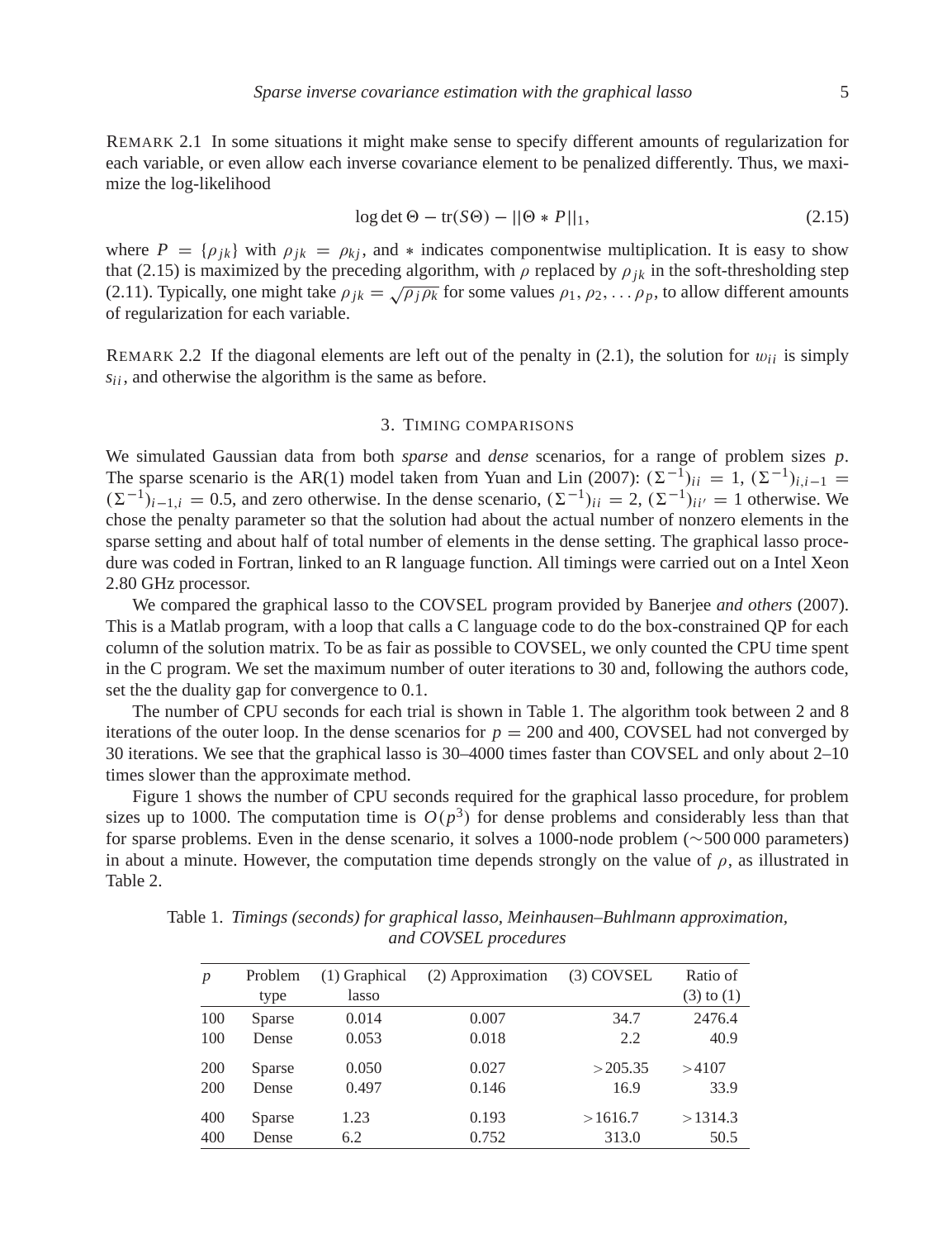

Fig. 1. Number of CPU seconds required for the graphical lasso procedure.

Table 2. *Timing results for dense scenario,*  $p = 400$ , for different values of the regularization *parameter* ρ*. The middle column is the number of nonzero coefficients*

|      | Fraction nonzero | CPU time(s) |  |
|------|------------------|-------------|--|
| 0.01 | 0.96             | 26.7        |  |
| 0.03 | 0.62             | 8.5         |  |
| 0.06 | 0.36             | 4.1         |  |
| 0.60 | 0.00             | 04          |  |



Fig. 2. Directed acylic graph from cell-signaling data, from Sachs *and others* (2003).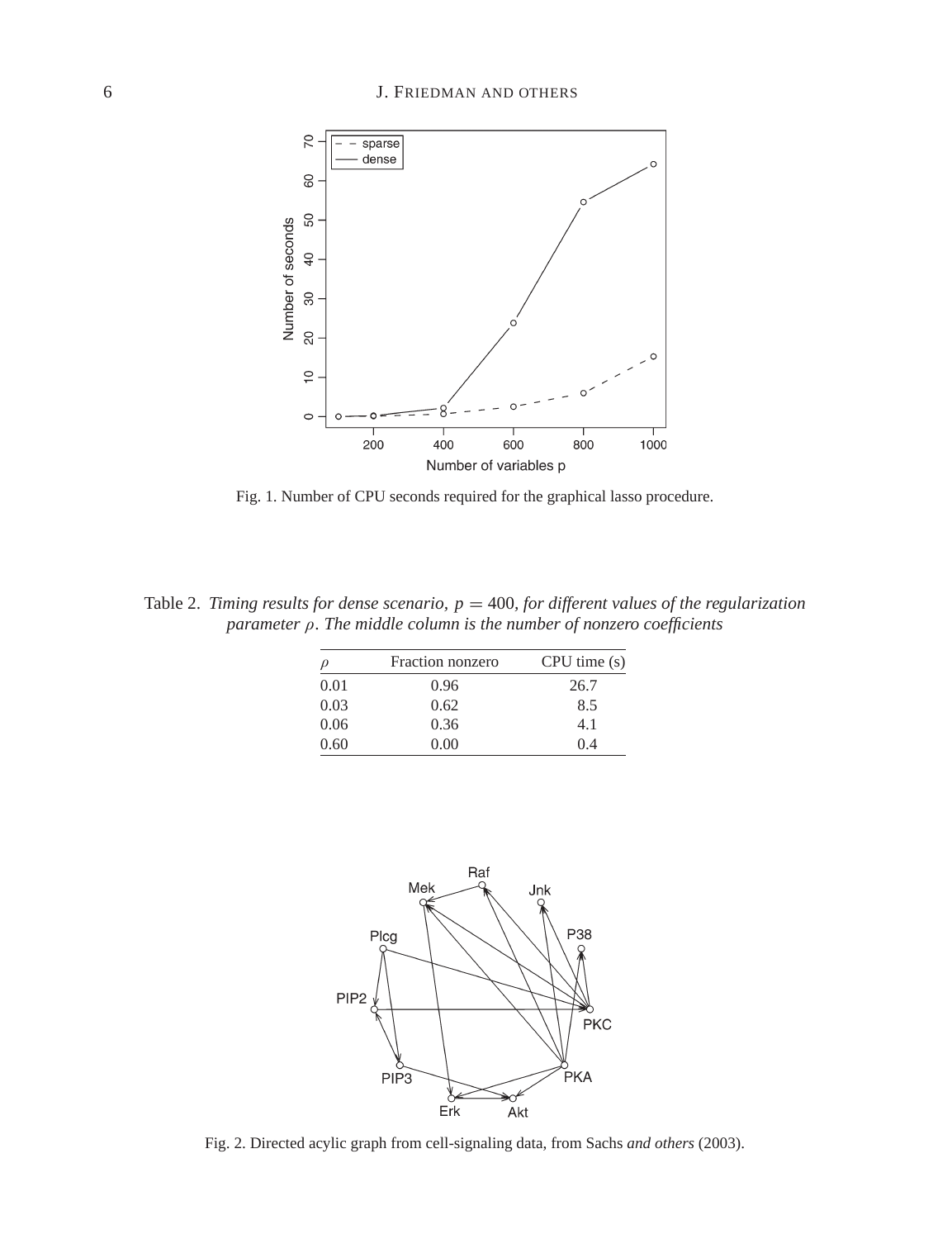

Fig. 3. Cell-signaling data: Undirected graphs from graphical lasso with different values of the penalty parameter  $\rho$ .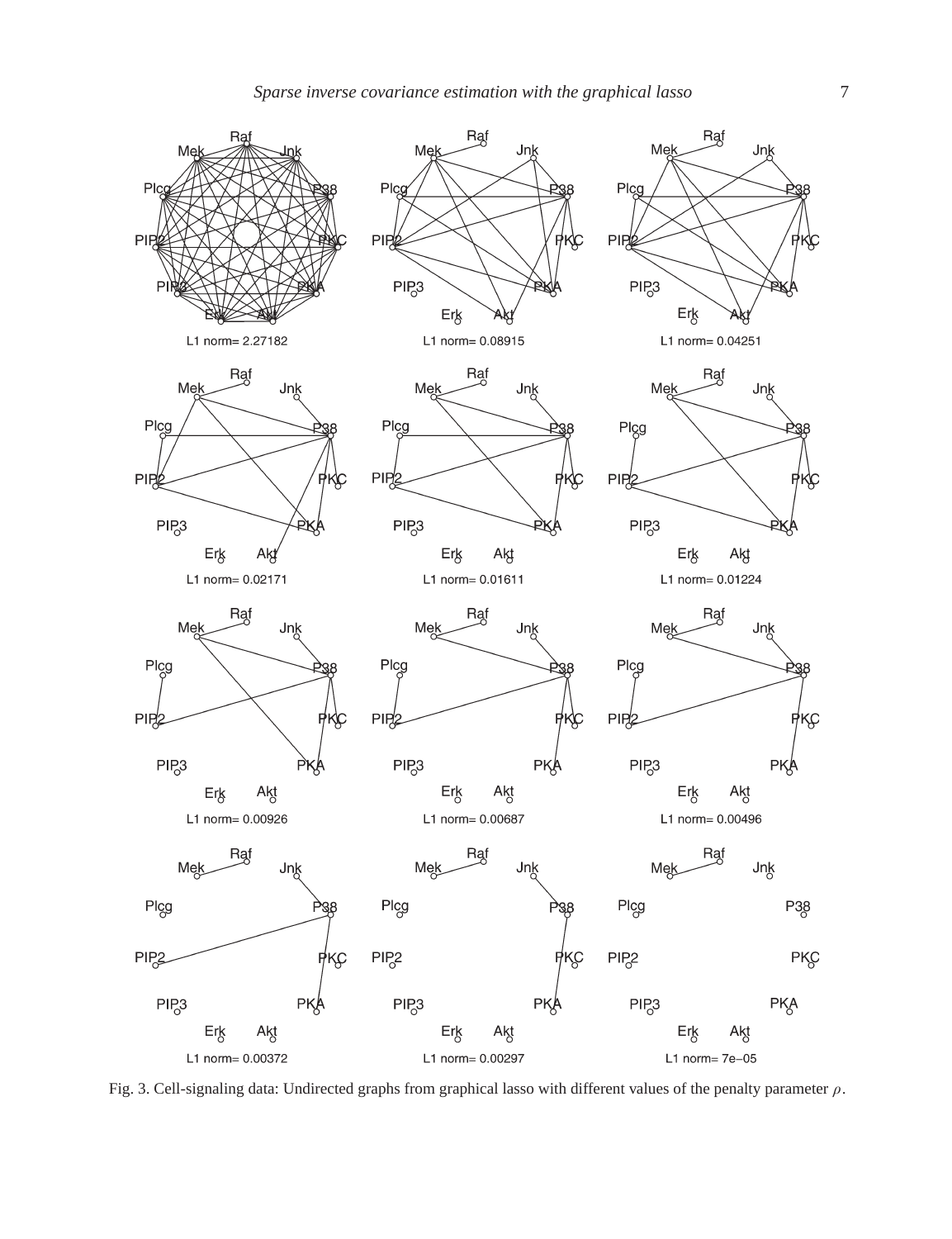## 8 J. FRIEDMAN AND OTHERS



Fig. 4. Cell-signaling data: Profile of coefficients as the total *L*1 norm of the coefficient vector increases, that is as ρ decreases. Profiles for the largest coefficients are labeled with the corresponding pair of proteins.

![](_page_7_Figure_3.jpeg)

Fig. 5. Cell-signaling data. Left panel shows 10-fold cross-validation using both regression and likelihood approaches (details in text). Right panel compares the regression sum of squares of the exact graphical lasso approach to the Meinhausen–Buhlmann approximation.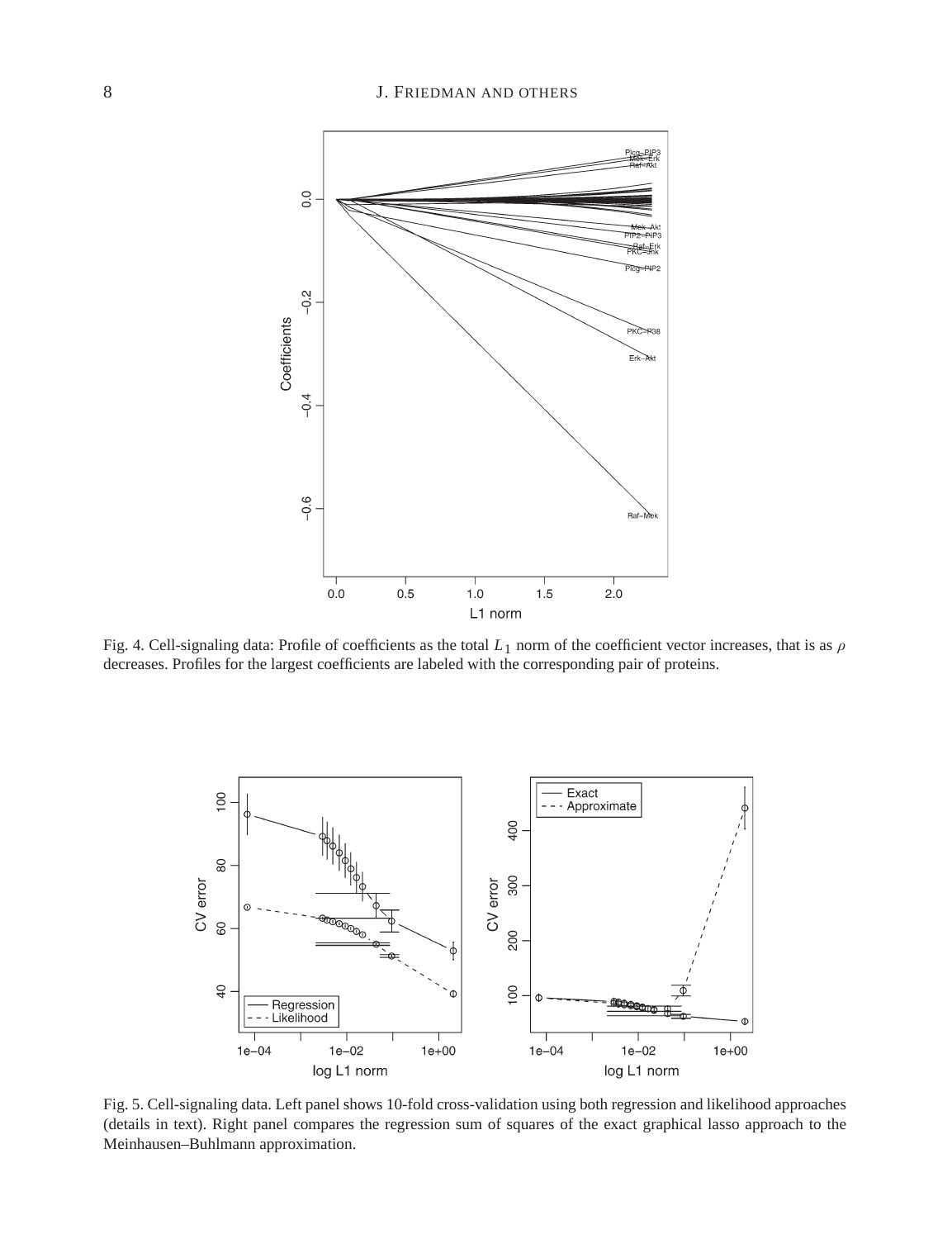#### 4. ANALYSIS OF CELL-SIGNALLING DATA

For illustration, we analyze a flow cytometry data set on  $p = 11$  proteins and  $n = 7466$  cells, from Sachs *and others* (2003). These authors fit a directed acyclic graph (DAG) to the data, producing the network in Figure 2.

The result of applying the graphical lasso to these data is shown in Figure 3, for 12 different values of the penalty parameter  $\rho$ . There is moderate agreement between, for example, the graph for  $L_1$  norm  $=$ 0.00496 and the DAG:The former has about half of the edges and nonedges that appear in the DAG. Figure 4 shows the lasso coefficients as a function of total  $L_1$  norm of the coefficient vector.

In the left panel of Figure 5, we tried 2 different kinds of 10-fold cross-validation for estimation of the parameter  $\rho$ . In the "regression" approach, we fit the graphical lasso to nine-tenths of the data and used the penalized regression model for each protein to predict the value of that protein in the validation set. We then averaged the squared prediction errors over all 11 proteins. In the "likelihood" approach, we again applied the graphical lasso to nine-tenths of the data and then evaluated the log-likelihood (2.1) over the validation set. The 2 cross-validation curves indicate that the unregularized model is the best, not surprising given the large number of observations and relatively small number of parameters. However, we also see that the likelihood approach is far less variable than the regression method.

The right panel compares the cross-validated sum of squares of the exact graphical lasso approach to the Meinhausen–Buhlmann approximation. For lightly regularized models, the exact approach has a clear advantage.

## 5. DISCUSSION

We have presented a simple and fast algorithm for estimation of a sparse inverse covariance matrix using an *L*<sup>1</sup> penalty. It cycles through the variables, fitting a modified lasso regression to each variable in turn. The individual lasso problems are solved by coordinate descent.

The speed of this new procedure should facilitate the application of sparse inverse covariance procedures to large data sets involving thousands of parameters.

An R language package glasso is available on the third author's Web site.

#### ACKNOWLEDGMENTS

We thank the authors of Banerjee *and others* (2007) for making their COVSEL program publicly available, Larry Wasserman for helpful discussions, and an editor and 2 referees for comments that led to improvements in the manuscript.

#### FUNDING

National Science Foundation (DMS-97-64431 to J.F., DMS-0505676 to T. H., DMS-9971405 to R.T.); National Institutes of Health (2R01 CA 72028-07 to T. H.); National Institutes of Health Contract (N01- HV-28183 to R.T.).

#### **REFERENCES**

BANERJEE, O., GHAOUI, L. E. AND D'ASPREMONT, A. (2007). Model selection through sparse maximum likelihood estimation. *Journal of Machine Learning Research* **101** (to appear).

BOYD, S. AND VANDENBERGHE, L. (2004). *Convex Optimization*. Cambridge: Cambridge University Press.